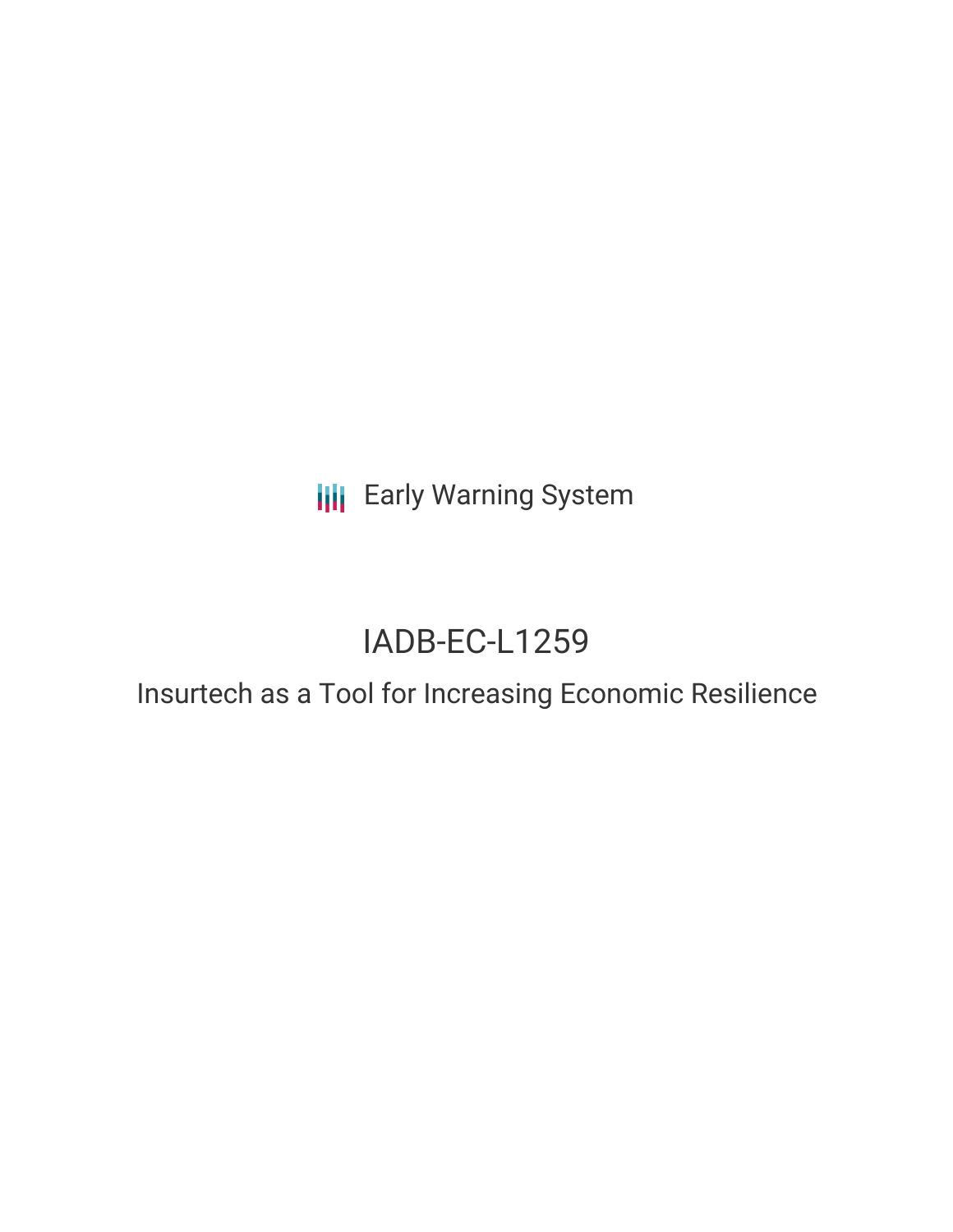

## **Quick Facts**

| <b>Countries</b>               | Ecuador                                  |
|--------------------------------|------------------------------------------|
| <b>Financial Institutions</b>  | Inter-American Development Bank (IADB)   |
| <b>Status</b>                  | Approved                                 |
| <b>Bank Risk Rating</b>        | C                                        |
| <b>Voting Date</b>             | 2019-12-16                               |
| <b>Borrower</b>                | Government of Ecuador                    |
| <b>Sectors</b>                 | Education and Health, Industry and Trade |
| <b>Investment Type(s)</b>      | Loan                                     |
| <b>Investment Amount (USD)</b> | $$0.60$ million                          |
| <b>Project Cost (USD)</b>      | $$0.65$ million                          |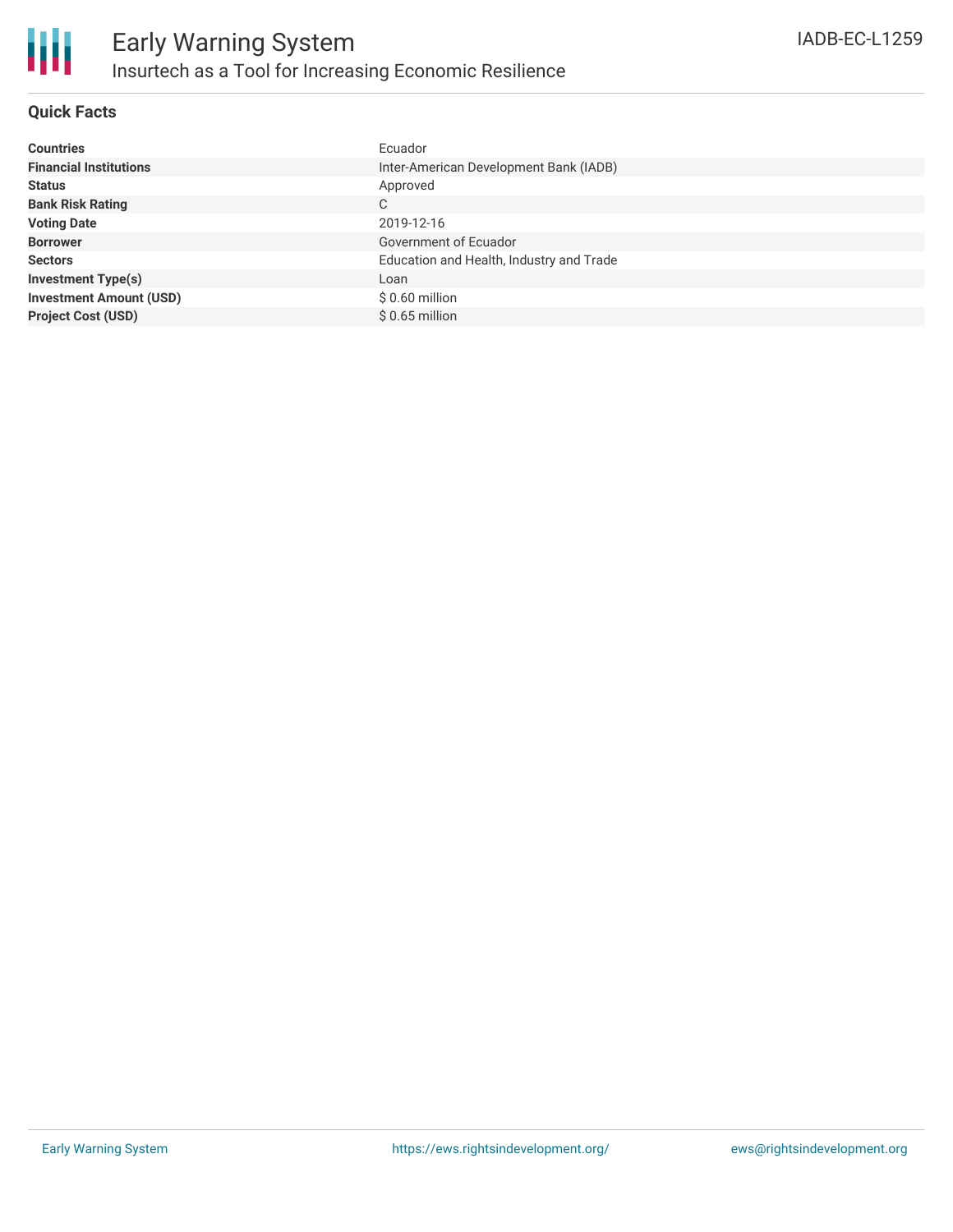

### **Project Description**

The proposed project seeks to foster inclusion in the insurance market by supporting the expansion of S123. The solution will address the main barriers to inclusion by: (i) lowering the cost of premiums through the expansion of an online aggregation platform that fosters competition among insurance providers and economies of scale; (ii) increasing accessibility by broadening online delivery channels directed at low-income clients; (iii) enticing demand by increasing awareness of the benefits of insurance protection among vulnerable populations through an education campaign; and (iv) rolling out new health and asset protection insurance products tailored to low-income segments.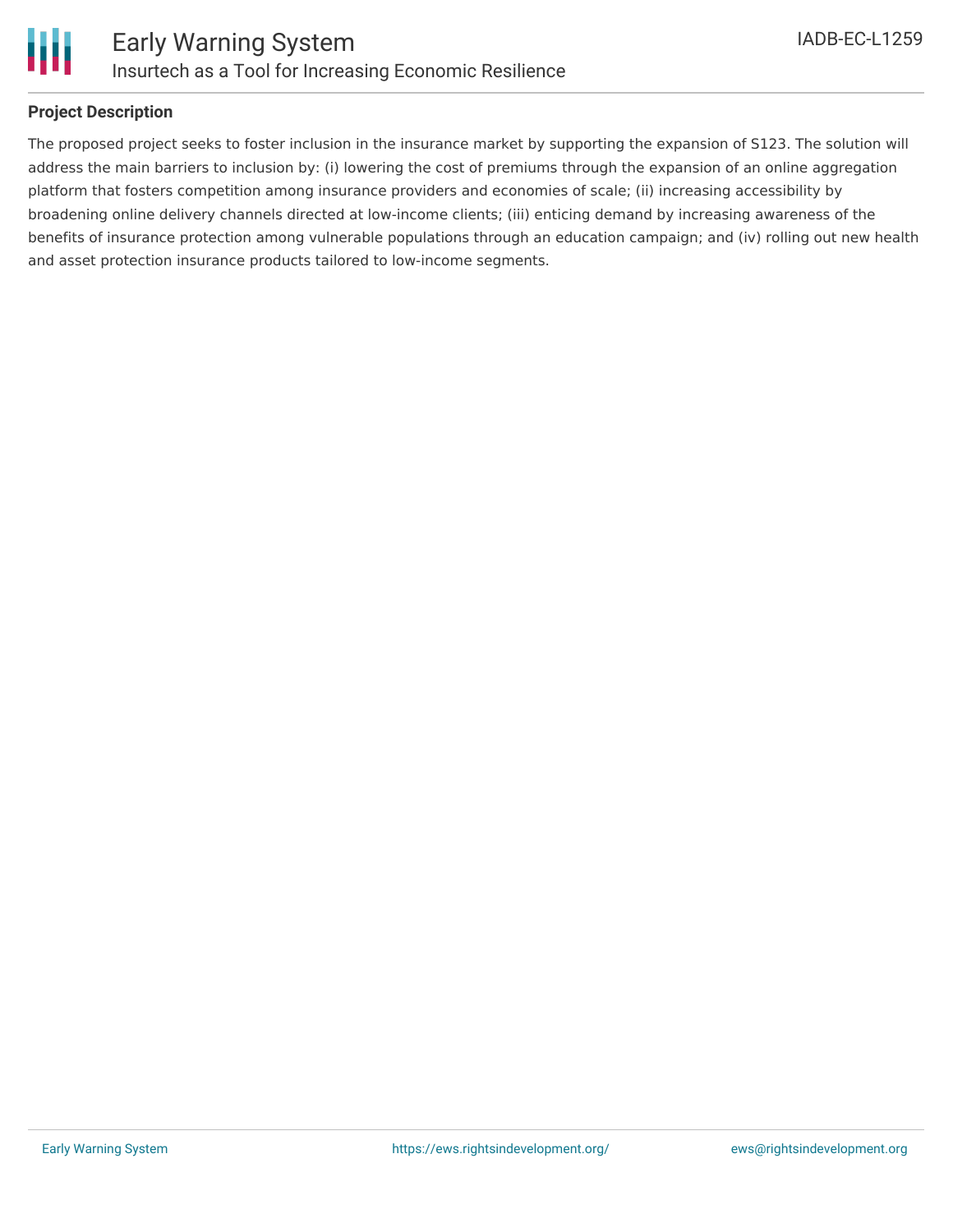

## **Investment Description**

• Inter-American Development Bank (IADB)